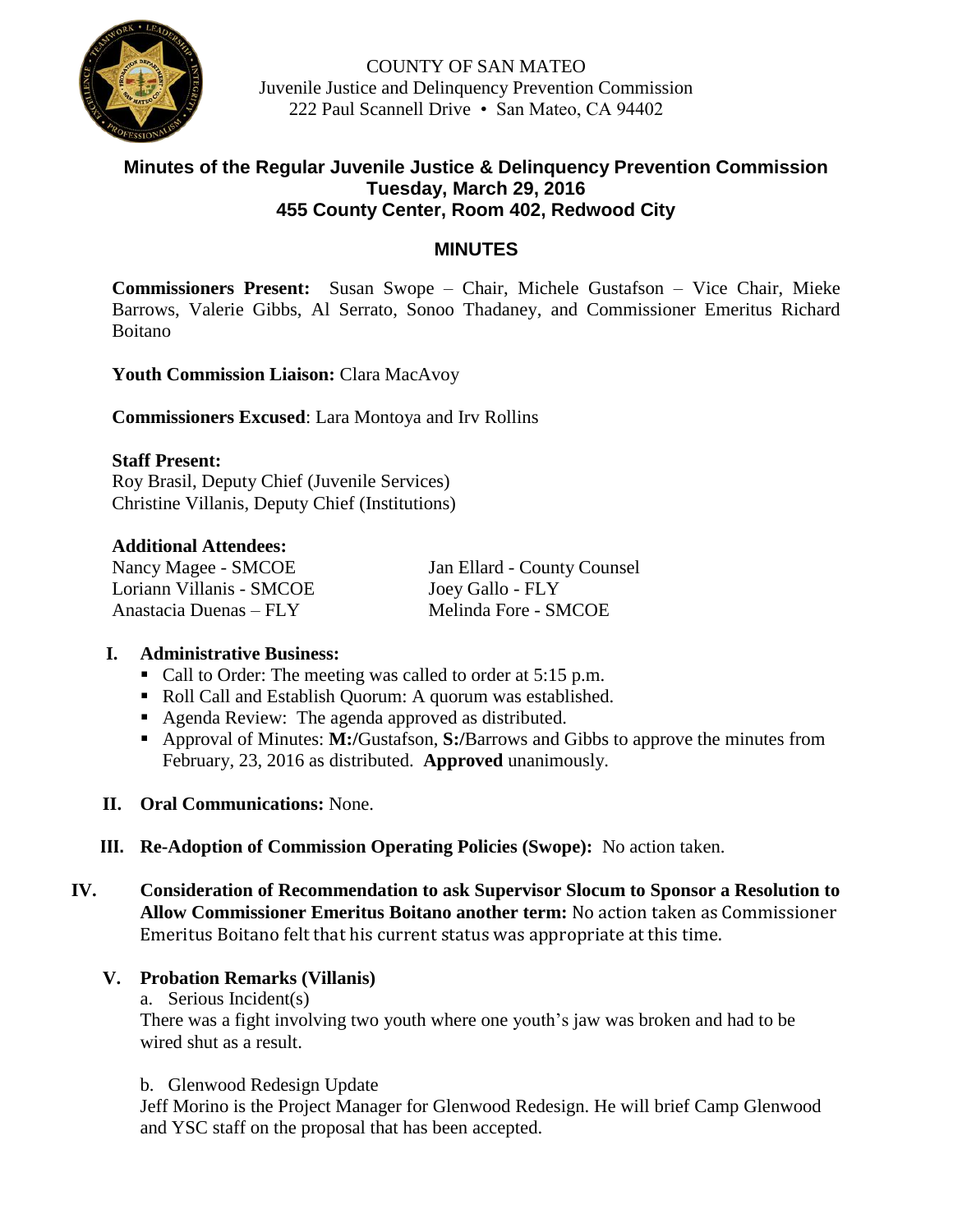### c. Other

A three-month pilot contract is being finalized with Willy Stokes, an ex-gang member and shot-caller, who has a gang program based out of Santa Cruz. Judge Cretan asked Mr. Stokes if he could bring his program to San Mateo County. He works with gang-affiliated youth and uses his shot-caller perspective to talk to youth about how they are used by the shot-callers. He offers them techniques to think differently and provides possible strategies for fading away from a gang. The pilot program will be offered for 10 youth at the Glenwood facility.

# **VI. San Mateo Office of Education Remarks (Magee)**

Melinda Fore from SMCOE presented data on the 2015-16 Local Control Accountability Program (LCAP) for the Court and Community Schools, which includes Gateway, Canyon Oaks, the Juvenile Hall, Camp Kemp, and Camp Glenwood.

Five students from the Court school, who have diplomas or GEDs, have been working with Katie Bliss of Project Change, to enroll in an online Sociology class through the College of San Mateo. It is a 10-week course. They are about 10 days into the program. A SMCOE teacher is acting as a blended teacher assisting with study strategies, going through videos, helping with notes and discussion questions, as well as making sure that the youth are able to access the materials. At the end of the course, the youth will receive college credits. When the youth are released, they will be College of San Mateo students and can continue their education on campus.

# a. Progress on Online Instruction

Monitoring software will be installed on the Chrome books at YSC, Camp Glenwood, and Camp Kemp to provide a safe online environment for youth.

# **VII. Court Remarks (Gustafson)**

Commissioner Gustafson met with Judge Cretan in February and told him that the Commission will be inspecting Canyon Oaks and the Receiving Home in addition to the other facilities. Judge Cretan endorsed including the Receiving Home and Canyon Oaks. She will meet with Judge Cretan again on March 30, 2016.

# **VIII. Liaison/Study Group Reports**

# a. **Inspection Liaison (Gustafson)**

Commissioner Gustafson passed around the inspections sign-up sheet with Canyon Oaks and Receiving Home added. No dates have been scheduled as yet. The school inspections will be done within the first two weeks of May while school is still in session. Rebecca Flores will shadow Commissioner Gustafson to prepare to chair Inspections next year. The goal is to complete all the inspections by August so as to review and approve them all by the end of the year.

# b. **Youth Commission (MacAvoy)**

The Youth Conference at College of San Mateo was successful, with over 200 attendees. The Youth Commission is transferring from Star Vista to the Youth Leadership Institute. Their Board liaison is Supervisor Groom's Legislative Aide.

# c. **Community Schools Advisory Committee (Gibbs)**

They will meet on April 4, 2016.